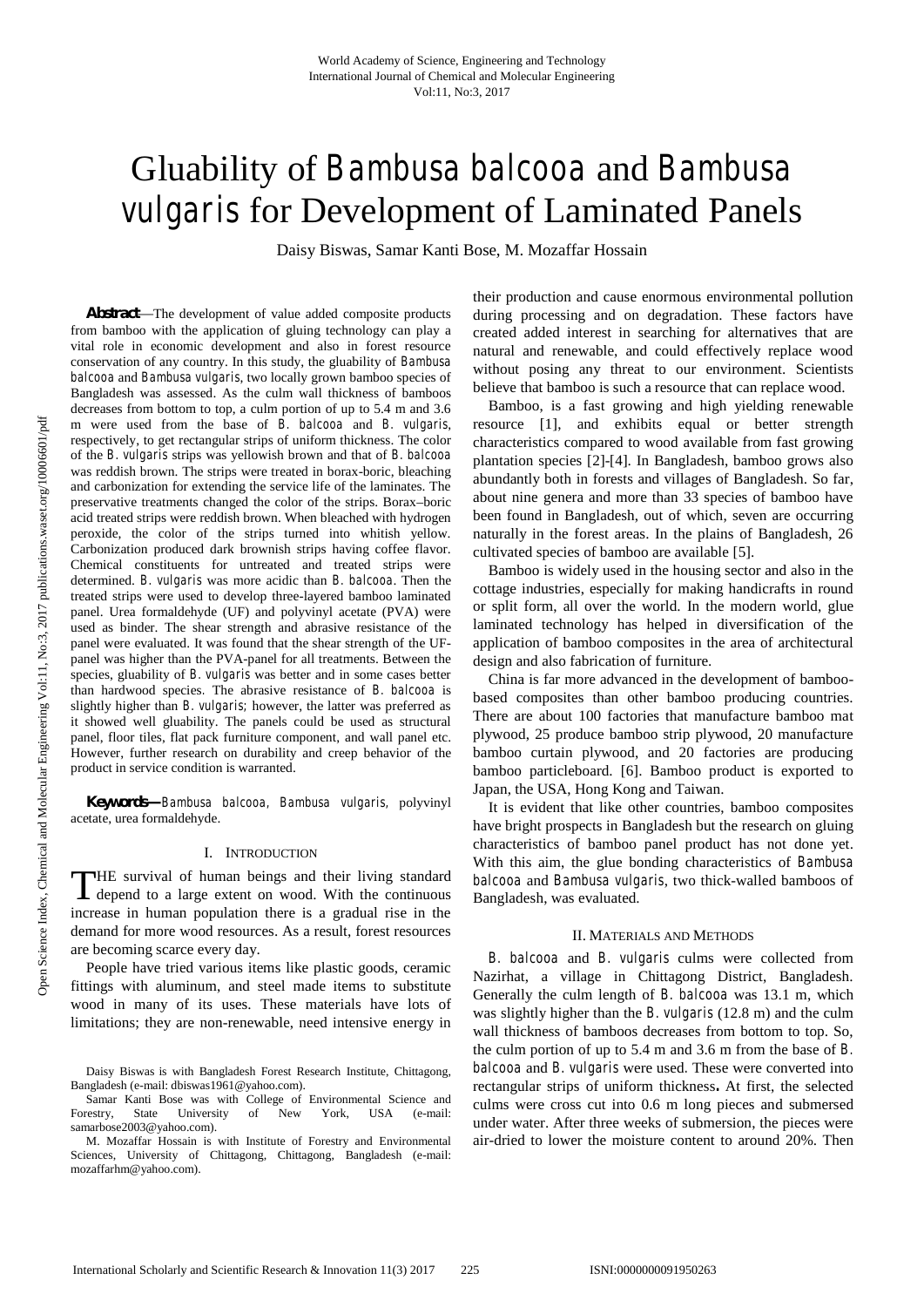each of the dried pieces was split manually into six fragments, which were then converted into uniform rectangular strips.

Bamboo contains nutrients that provide excellent nourishment for insects and fungi. Three types of preservative treatment likely, borax-boric acid treatment, bleaching and carbonization, were given to the strips for ensuring the extended service life of the product.

*Borax-Boric Acid Treatment:* A 5% borax-boric acid solution (w/v) was prepared in warm water maintaining borax to boric ratio of 3:2. The strips were first boiled for 2 h in water prior soaking, and then dipped in the hot borax-boric acid solution for 1 h for easy and uniform distribution of preservatives.

*Bleaching:* In this process, hydrogen peroxide solution was used as bleaching agent. In addition, 2.54% borax–boric acid solution  $(w/v)$  in the ratio 1.54: 1 was added. At first, the strips were put into the warm water of 50**°**C. Then the required amount of borax-boric acid was added to the warm water. When the temperature attained 70 **°**C, 2.5% hydrogen peroxide (v/v) was added gently. The strips were bleached for 2 h maintaining a temperature of 80 **°**C.

*Carbonization:* Carbonization of the strips was carried out in autoclaves at 130 °C for 3 h. The treated strips were taken out and kept for further processing.

The moisture content of the strips became high after each treatment. The treated strips were dried in open air until it attained equilibrium moisture content (EMC). The dried strips were glued with two types of organic binders such as UF and PVA. Three layered parallel laminates of 12 mm thick were constructed with the treated strips. The assemblies were pressed at room temperature for 24 h maintaining a pressure of 1 N/mm<sup>2</sup> . Test samples were prepared and then conditioned to attain uniform moisture content of about 9% to 10% before testing. The glue block shear test, and abrasive resistance were measured in accordance with ASTM standards [7], [8].

#### III. RESULTS AND DISCUSSION

## *A. Surface Characteristics of Bamboo Strip*

*B. balcooa* strips were reddish brown in color and there were frequent darker streak along the grain (Fig. 1 (a)). This was probably the result of a staining fungi attack, as the species required longer time for seasoning due to its thick culm wall. A lump of silica particles were observed on the upper surfaces. The surface of the strip was rough with some raised grain near the node. Strip preparation was a bit difficult for *B. balcooa*. The processing difficulties were probably related to the anatomical characteristics.

Strips of *B. vulgaris* were yellowish brown in color. The surface of the strip was smooth and no raising of the grain was seen, but found somewhat lustrous (Fig. 1 (b)). Strip preparation was relatively easy with *B. vulgaris*.

*B. balcooa* and *B. vulgaris* strips were subjected to various treatments like borax-boric acid treatment,  $H_2O_2$  bleaching and carbonization at 130ºC prior to the making of bamboo laminates. It was observed that the color of the strips changed from its original color and it was different for various treatments. Borax – boric acid treated strips of *B. vulgaris* were slightly reddish brown with bright appearance (Fig. 1 (c)) and the clear bamboo grain was seen. Under the same treatment, the color of *B. balcooa* was pale reddish brown. Black streak in line was observed on the surface due to the attack of staining fungi. When bleached with  $H_2O_2$ , the color of the *B. vulgaris* strips turned to whitish yellow (Fig. 1 (d)). Visually *B. vulgaris* strips were brighter compared to *B. balcooa* strips, which revealed that color change due to bleaching was species dependent. Zaidon et al. [9] also observed more whitish color of *B*. *vulgaris* compared to *G. scortechinii* and *D. asper*, the two Malaysian bamboos. Carbonization produced dark brownish strips having coffee flavor (Fig. 1 (e)). Xie and Zhao [10] studied the technology of pigmentation of bamboo strips by carbonization and dyeing treatment. They concluded that the surface character of carbonized bamboo strips was related to carbonizing temperature, time, and surface quality of untreated strips and the age of the bamboo. Generally for high carbonizing temperature and time, the chromatism was greater. The aged bamboo developed deeper color after carbonization.



Fig. 1 Strips of different color (a) untreated *B. balcooa*, (b) untreated *B. vulgaris*, (c) borax-boric treated *B. vulgaris* (d) bleached *B. vulgaris* and (e) carbonized *B. vulgaris*

# *B. pH and Buffering Capacity*

The pH and buffering capacity values of untreated and treated strips of *B. balcooa* and *B. vulgaris* are given in Table I. From the results, it was seen that before treatment *B. balcooa* (pH 5.37) was less acidic than *B. vulgaris* (pH 4.40). John and Niazi [11] determined the pH and buffering capacity for water extract of the heartwood and sapwood of 10 hardwoods and nine softwoods. The pH value ranged from 4.00 to 5.86 for hardwood and 4.02 to 5.82 for softwood. This means that the pH values of bamboos under study resembled wood pH values. Ahmed [12] measured the acidity of *Dendrocalamus strictus* (Calcutta bamboo) along the culm collected from four different locations. The pH range was 5.13–5.44, which resembles the pH value of *B. balcooa*.

Upon treatment, the pH value of the strips was changed abruptly for both the species. Among the treatments, carbonization made the strips more acidic (Table I). In the case of wood, the organic compounds formed during water hydrolysis were believed to play a role in the changes of the chemical properties of wood [13]. Like wood, during carbonization, the high temperature catalyzed the hydrolysis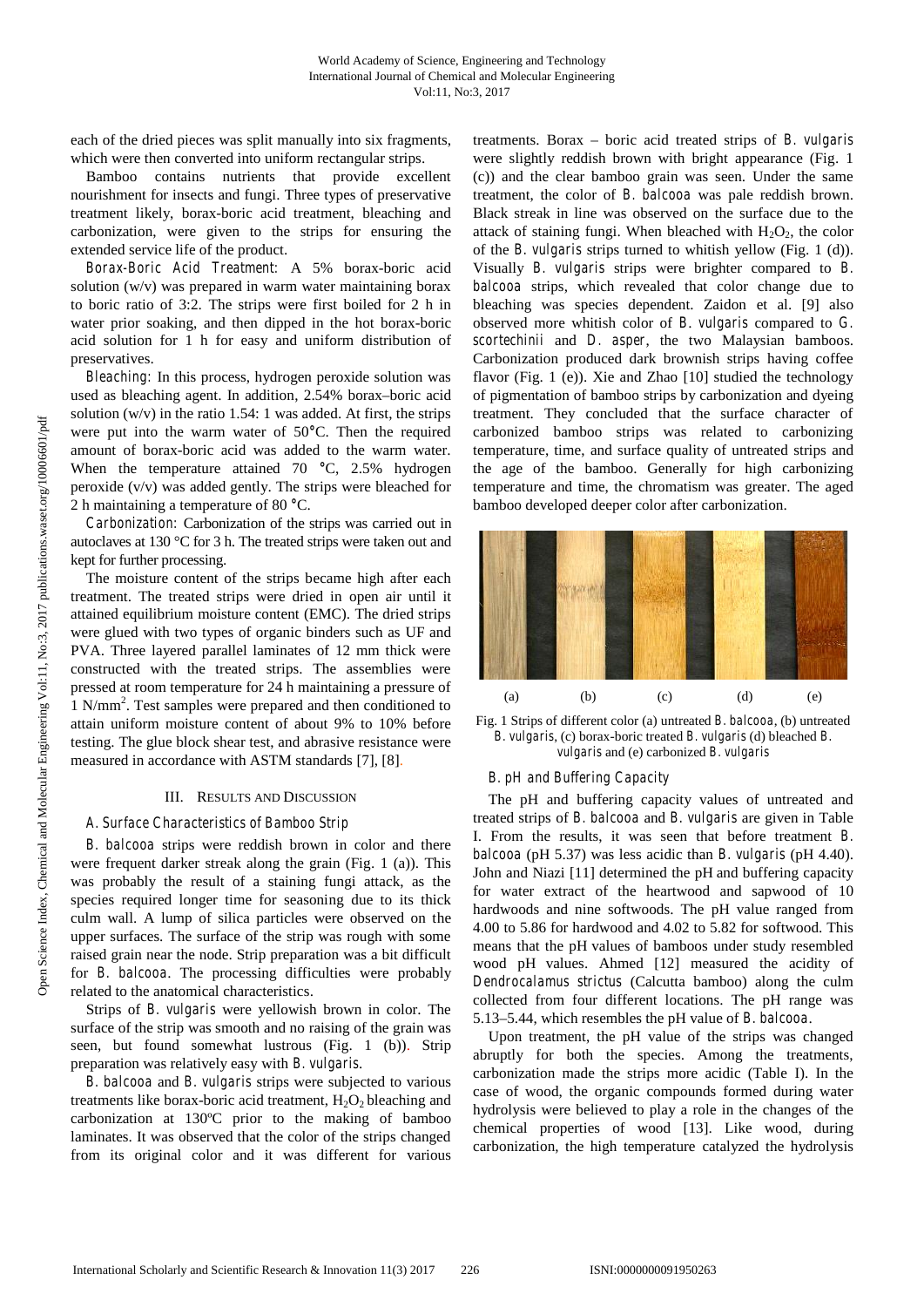## World Academy of Science, Engineering and Technology International Journal of Chemical and Molecular Engineering Vol:11, No:3, 2017

TABLE I PH AND BUFFERING CAPACITY OF TREATED AND UNTREATED STRIPS OF *B. BALCOOA* AND *B. VULGARIS* **Treatment pH Acid buffering capacity(mmol l-1) Alkaline buffering capacity (mmol l-1) <sup>1</sup>Relative acid buffering capacity <sup>2</sup>Absolute acid buffering capacity(mmol l-1) <sup>3</sup>Total buffering capacity(mmol l-1) Species***: B. balcooa* **Untreated strips** 5.37 0.193 0.422 0.457 -0.229 0.615 **Treated strips** Borax-boric acid treatment 6.85 0.305 0.603 0.506 0.298 0.908 Bleaching 6.23 0.449 0.421 1.067 0.028 0.870 Carbonization 4.06 0.346 0.185 1.874 0.161 0.531 **Species:** *B. vulgaris* Untreated portion 4.40 0.212 0.212 1.00 0.00 0.424 Borax-boric acid treatment 6.86 0.359 0.494 0.727 -0.135 0.853

Bleaching 6.27 0.503 0.458 1.098 0.045 0.961 Carbonization 4.08 0.209 0.158 1.323 0.051 0.367

and probably formed formic and acetic acids that resulted in acidic pH of the carbonized bamboo strips.

<sup>1</sup>Relative acid buffering capacity = acid buffering capacity / alkaline buffering capacity

<sup>2</sup>Absolute acid buffering capacity = acid buffering capacity - alkaline buffering capacity

 $3$ Total buffering capacity = acid buffering capacity + alkaline buffering capacity

In case of bleaching, hydrogen peroxide  $(H_2O_2)$  could act both as a lignin preserving and lignin removing chemical. It dissociates in aqueous solutions to form a hydroperoxide anion that reacts with lignin and other chromophores by nucleophilic addition to lignin functional groups. The resulting reactions alter the chromophore without an extensive degradation and dissolution of lignin [14], [15]. According to the researchers, peroxide bleaching is performed at  $50^{\circ}$ C – 60ºC at an initial pH value of about 11, which drops toward the end to about pH 9. Below pH 9, hydrogen peroxide is negligibly dissociated and, therefore, has little bleaching effect. The brightness of the material improves between pH 9 to 11. But as UF glue sets in the acidic region, so it is better to keep the substrate/adhered in the acidic region. In the present study, the pH values of 6.23 for *B. balcooa* and 6.27 for *B. vulgaris* were probably due to the inclusion of borax:boric  $(1:1.5)$  with 2.5%  $H<sub>2</sub>O<sub>2</sub>$  solution.

In case of buffering capacity, it was found that there were variations in the buffering capacities among treatments. Johns and Niazi [11] also observed similar trends. Hachmi and Moslemi [16] measured the pH and buffering capacity of wood and pointed out different wood may have the same pH, but possess different acid and base buffering capacities. The effects of pH and buffering capacity as well as the catalyst content of less desirable wood materials on the gel time of UF resin was investigated by Xang et al. [17]. They did not find any relationship between pH value and acid or alkaline buffering capacity; rather they observed strong co-relation to absolute acid buffering capacity and relative acid buffering capacity. From Table I, it was found that the pH values of the treated materials for both the species decreased with the increase of absolute and relative acid buffering capacities. It was due to the increased absolute acidity mass in the solution. These were in agreement with the findings of Xang et al. [17].

# *C. Glue Block Shear Test*

The mean shear load of the parallel laminates made from treated strips of *B. balcooa* and *B. vulgaris* bonded with PVA

and UF are shown in Fig.2. From the figure, it is seen that the shear strength of a parallel panel glued with UF was higher than PVA for all the treatments. The highest value was found for bleached strips,  $7.3$  N/mm<sup>2</sup> followed by carbonization,  $6.6$ N/mm<sup>2</sup>. Among the treatments, the low value was observed for borax-boric acid treated strips. The probable reason was that borax–boric acid treated strips of *B. balcooa* were less acidic and their alkaline buffering capacity was higher. The acid available in the process was not enough to create an acidic environment for the setting of the glue.

A study done by Blanchet et al. [18] on the bond performance of four adhesives PVA, UF, MUF (melamine urea formaldehyde) and PUR (polyurethane) for engineered wood parquet flooring showed that among the adhesives, PVA had the lowest performance with poor moisture resistivity. The value correlated well with the present study. For *B. vulgaris*, a similar trend of shear strength and glue failure percentage for the panel was noted between PVA and UF glue (Fig. 2 (b)). However, shear strength value for UF glue was more or less similar in three treatments. For all the treatment, *B. vulgaris* performed well compared to *B. balcooa*.

In the present study, bleaching did not affect the shear strength very much due to the addition of a lower percentage of  $H_2O_2$  (2.5%) compared to other studies where the bleaches amount were 12.5% [9] and 6%, w/v [19], respectively. They pointed out that bleaching reduces the strength properties of bamboo to some extent.

## *D.Abrasive Resistance*

The test was done to measure the wear resistance of the surface only. The abrasiveness (wear resistance) was measured for only panels made with UF glue, as the UF glue performed well for both the species. The results showed that the percent thickness loss of the panels after 500 revolutions for *B. balcooa* was lower than that of *B. vulgaris* for all the three treatments i.e., borax-boric acid, bleaching and carbonization (Fig. 3), and the surface view of the wood and bamboo laminate samples after testing are shown in Fig. 4*.*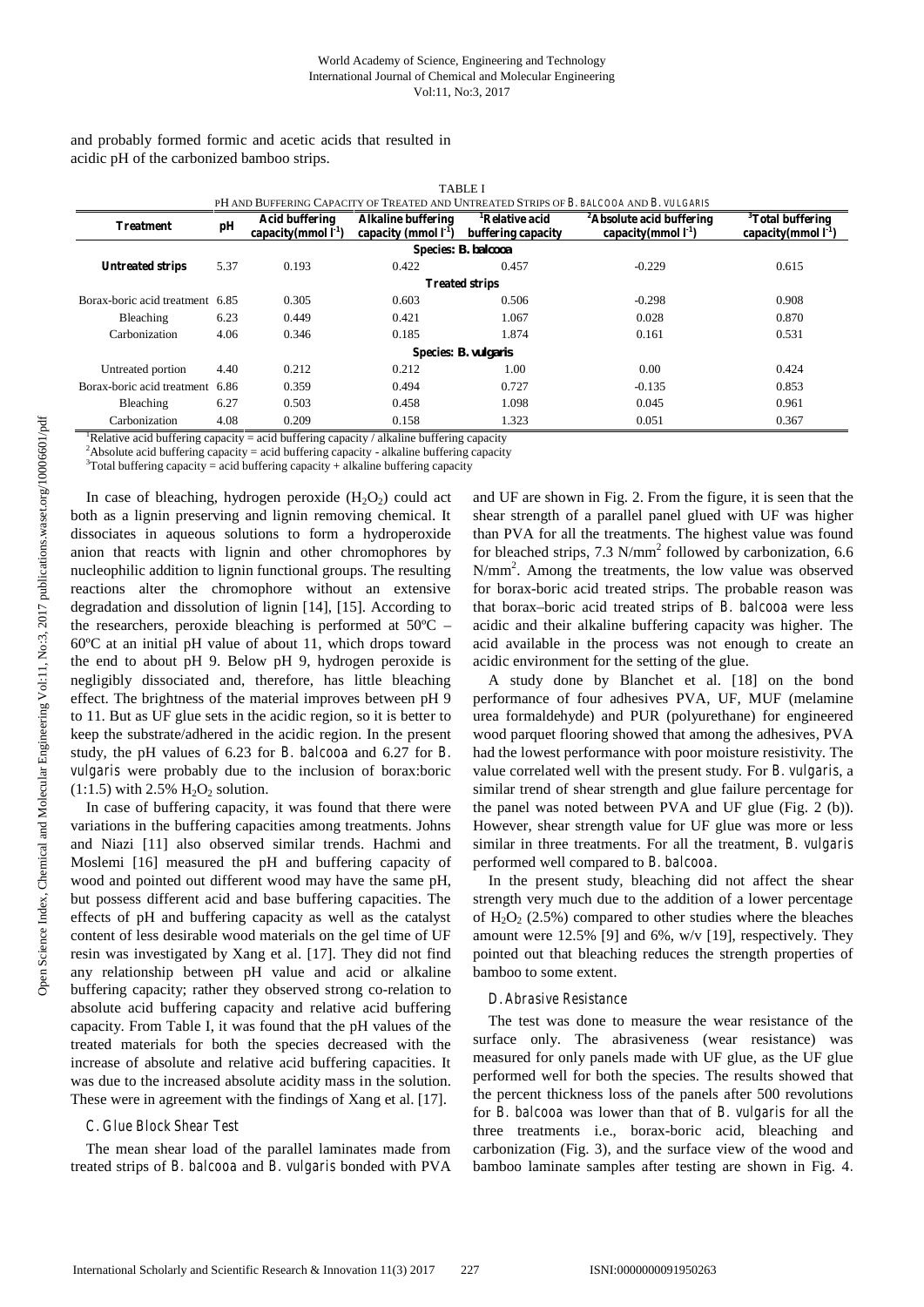Generally, the species of high specific gravity had the more wear resistance compared to the species of low specific gravity [20]. *B. balcooa* is denser than *B. vulgaris* [21], [22]. Probably due to this, the former showed better result than the latter. Anatomical properties like pore size and their distribution, as well as the fiber structure, also influence the wear resistance of the materials [20].

> 10  $\square$ PVA  $U$ F 8 Load, N/mm<sup>2</sup> 6  $\overline{4}$  $\overline{2}$  $\bf{0}$ Borax-boric Bleaching Carbonization **Treatment** (a) 10 **OPVA** ∎∪F 8 Load N/mm<sup>2</sup> 6  $\overline{4}$  $\overline{\mathbf{c}}$  $\overline{0}$ Borax-boric Bleaching Carbonization **Treatment**  $(b)$

Fig. 2 Effect of treatments on shear of (a) *B. balcooa* and (b) *B. vulgaris* panels glued with PVA and UF

Among the treatments, carbonized sample showed highest wear resistance for both the species (1.20% in *B. balcooa* and 1.45% in *B. vulgaris).* The percent thickness loss of the two bamboo species was much lower than that of teak (*Tectona grandis,* 2.16 %). This indicated that *B. balcooa and B. vulgaris* were more resistant to abrasion. In an observation, Mohmod et al. [20] also found that the two bamboo species, *B. vulgaris* and *G. scortechinii*, were more resistant to abrasion compared to kempas (*Koompassia malaccensis*), rubber wood (*Hevea brasiliensis*), the two timber species commonly used for flooring in Malaysia.

It was important to note that the presence of nodes reduced compression, tension and modulus of rupture [3]. But in the case of the wear resistance test, the nodal portion was found to be more resistant than the internodal portion [20]. It was assumed that the presence of a node in the panel fabrication would not deteriorate the quality of the products in service.



# **Treatment**

Fig. 3 Effect of treatments on abrasive resistance of panels made from *B. balcooa* and *B. vulgaris* with UF

# IV. CONCLUSION

This study indicated the gluability of *Bambusa vulgaris* and *Bambusa balcooa* for making bamboo laminated panel. Based on the results, the following conclusions were drawn.

The shear strength of the UF-panel is superior to the PVA panel for all treatments. The gluability of *B. vulgaris* is superior to that of *B. balcooa*. Thus, *B. vulgaris* is preferred for the development of bamboo composites. The laminated panels could be used for fabricating flat pack furniture, floor tiles, wall panel etc. However, further research on fastener holding capacity, durability and creep behavior of the products in service is warranted.



Fig. 4 Surface view of samples after abrasive resistance (wear) test (a) Teak (*Tectona grandis*) and (b) Glue laminated bamboo panel

## ACKNOWLEDGMENT

We would like to thank officers and staffs of Veneer and Composite Wood Products Division, Bangladesh Forest Research Institute for helping me in bamboo collection, board making and sample preparation. We are also highly indebted to the Bangladesh Forest Research Institute authority for providing logistic support for this research.